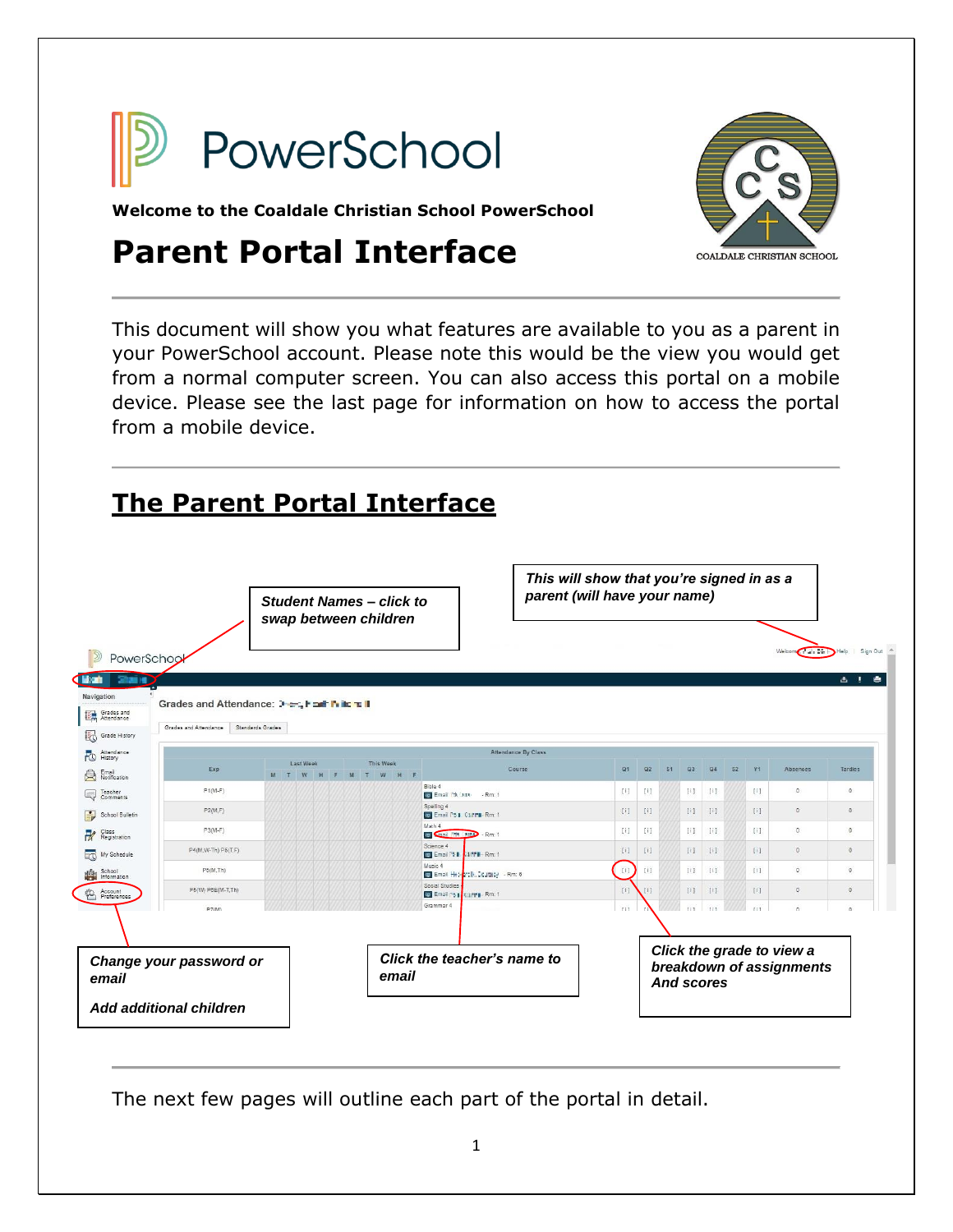## **Grades and Attendance:**

#### *Attendance:*



- The first section includes an overview of the last 2 weeks of attendance.
	- o *Exp* refers to the Expression or frequency when the class occurs in the timetable. *E.g. for the first Exp it occurs during Period 1 Monday to Friday.*
- All class absences are represented by codes and the *Legend* gives an explanation of the codes.
	- o In Junior and Senior High school, attendance is taken for each period while the elementary grades only take attendance for the homeroom during the first period of the day.

#### Legend

Attendance Codes: Blank=Present | T=Tardy | HD=Half Day | UA=Unexcused Absence | EA=Excused Absence |

#### *Grades:*

- In the section for the *Courses*, you will see a listing of all courses that the student is enrolled in.
- Below the course name is the name of the teacher *(blocked out in this example)*. If you click on the name of the teacher, you should be directed to your email program (if you use one) to send an email to the teacher. If you do not have an email program, the icon next to the teacher name will list the teacher's email so that you can send an email using your method of choice.
- As you navigate across the page you will see *Q1, Q2, S1, Q3, Q4, S2*, and *Y1*. Others that you don't see are *E1* or *E2* which are exam marks and will/may be added later. *Q1, Q2, E1, S1, Q3, Q4, S2, E2, and Y1* are all the codes for Jr/Sr High.

| Q1             | $1st$ reporting period                                                                                                              |
|----------------|-------------------------------------------------------------------------------------------------------------------------------------|
| Q <sub>2</sub> | 2 <sup>nd</sup> reporting period                                                                                                    |
| E1             | Exam 1, this could be a final exam, project or assessment at the<br>end of the semester or a midterm exam, project or assessment at |
|                |                                                                                                                                     |
|                | the midway part of a yearlong course.                                                                                               |
| . S1           | Semester 1, final mark for Semester 1                                                                                               |
| Q <sub>3</sub> | 3 <sup>rd</sup> Reporting period                                                                                                    |
| Q <sub>4</sub> | 4 <sup>th</sup> reporting period                                                                                                    |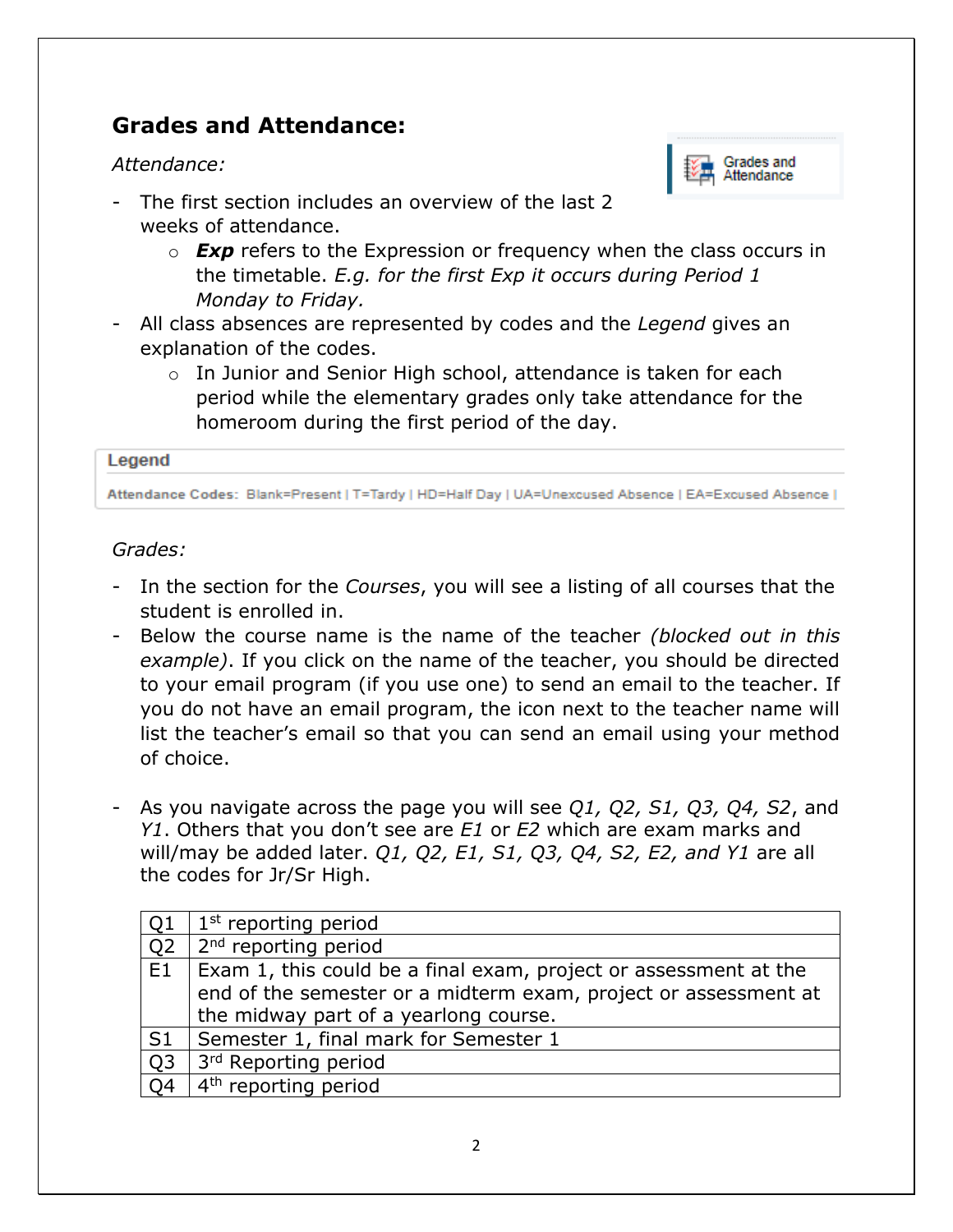| S <sub>2</sub> | Semester 2, final mark for Semester 2                                                                                                                    |
|----------------|----------------------------------------------------------------------------------------------------------------------------------------------------------|
| E <sub>2</sub> | Exam 2, this could be a final exam, project or assessment at the<br>end of the semester or a final exam, project or assessment for a<br>yearlong course. |
| Y1             | Final year end mark that will be associated with course<br>completion, credit attainment and used for the student's<br>transcript.                       |

#### *Scores Page*

If you click on any of the grades in the reporting terms, you will see a breakdown of the assignments that the teacher has posted. This can include the *Due Date, categories, assignments, codes and information about outcomes and assessment methods. Comments and symbols appearing on this page present a profile of student work habits, indicating late or missing assignments.* 

The *Codes* provided on the *Scores* page are as follows:

| <b>Icons</b>                   | <b>Explanation</b>                                                                                        |
|--------------------------------|-----------------------------------------------------------------------------------------------------------|
| Collected                      | The assignment has been collected                                                                         |
| - Late I                       | The student submitted the work late                                                                       |
| - Missing                      | assignment has not yet been<br>submitted                                                                  |
| <b>Exempt from Final Grade</b> | score for this assessment will not be<br>included in the grade                                            |
| Absent                         | The student was absent for this<br>particular assessment.                                                 |
| - Incomplete                   | The assignment has not been<br>completed appropriately.                                                   |
| Fxeluded                       | assignment is formative (practice),<br>or for a variety of reasons not<br>included in the student's grade |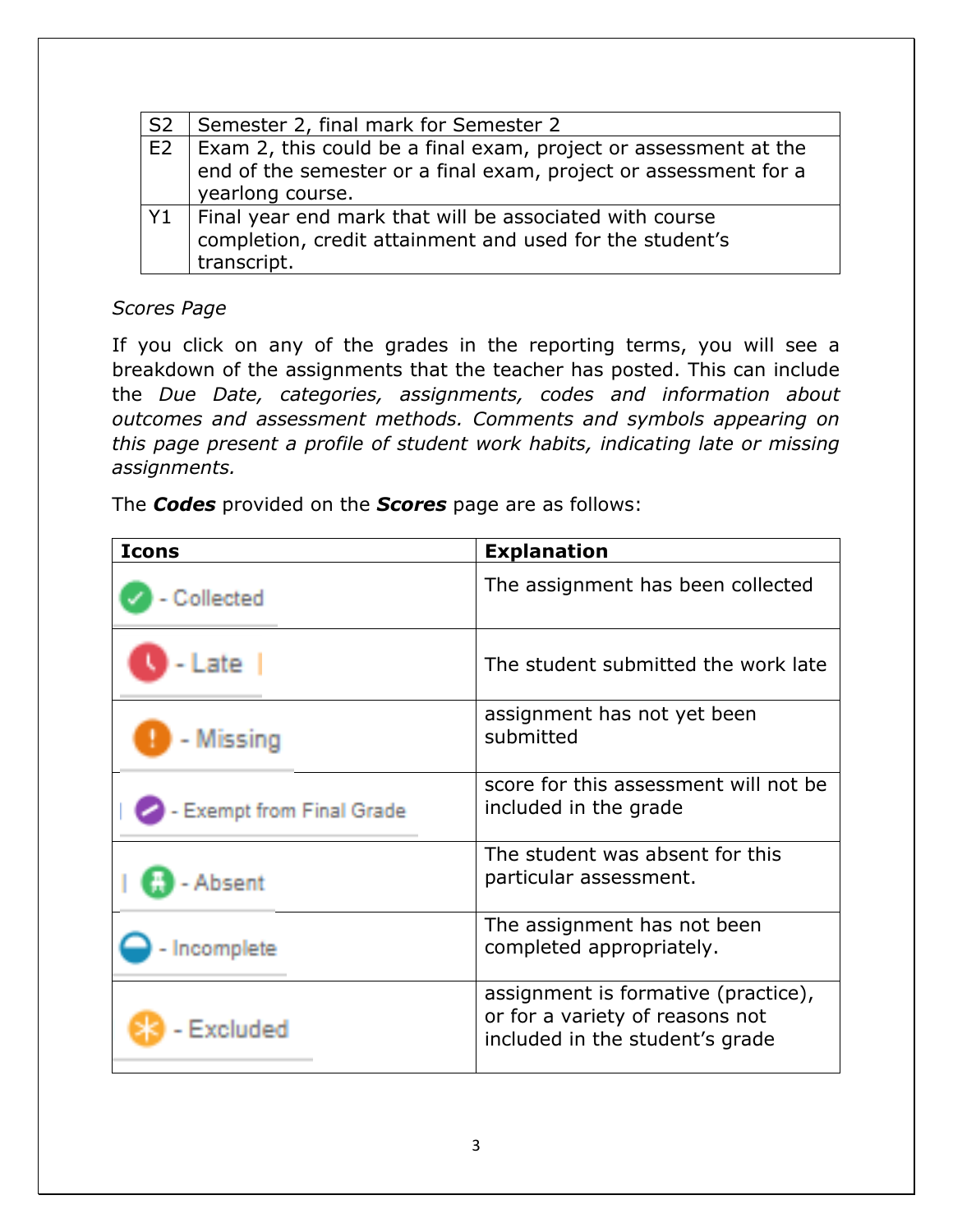Other codes used by the teacher may appear. The explanations for these codes are provided in the description at the top of the *Scores* page. If not, please contact the teacher.

Links to teacher comments and assignment descriptions, may also be available on this page. Click on any blue hyperlink showing in the description, category, assignment, or score columns. A pop-up window with information appears. Click on a hyperlinked score, such as 8/10, to read teacher comments.

| <b>Icons</b>               | <b>Explanation</b>                                              |  |  |  |  |  |
|----------------------------|-----------------------------------------------------------------|--|--|--|--|--|
| <b>B</b> - Has Description | The teacher has included a<br>description of the assignment.    |  |  |  |  |  |
| 目 - Has Comment            | The teacher has made a comment<br>on the particular assignment. |  |  |  |  |  |

A "Final Grade" will not appear until the end of the course. Teachers use best evidence of student learning to determine final grades. Students who demonstrate improved performance later in the course will have that evidence of learning reflected in their grade.

Refer to the marks, comments or scores on individual assessments or assignments. Encourage students to complete missing work and to target weaker areas for improvement.

#### **Grade History**:

This section provides details of classes that the student has taken that are not in the current reporting period. Grades and Assignment details may/may not be accessible in this section.

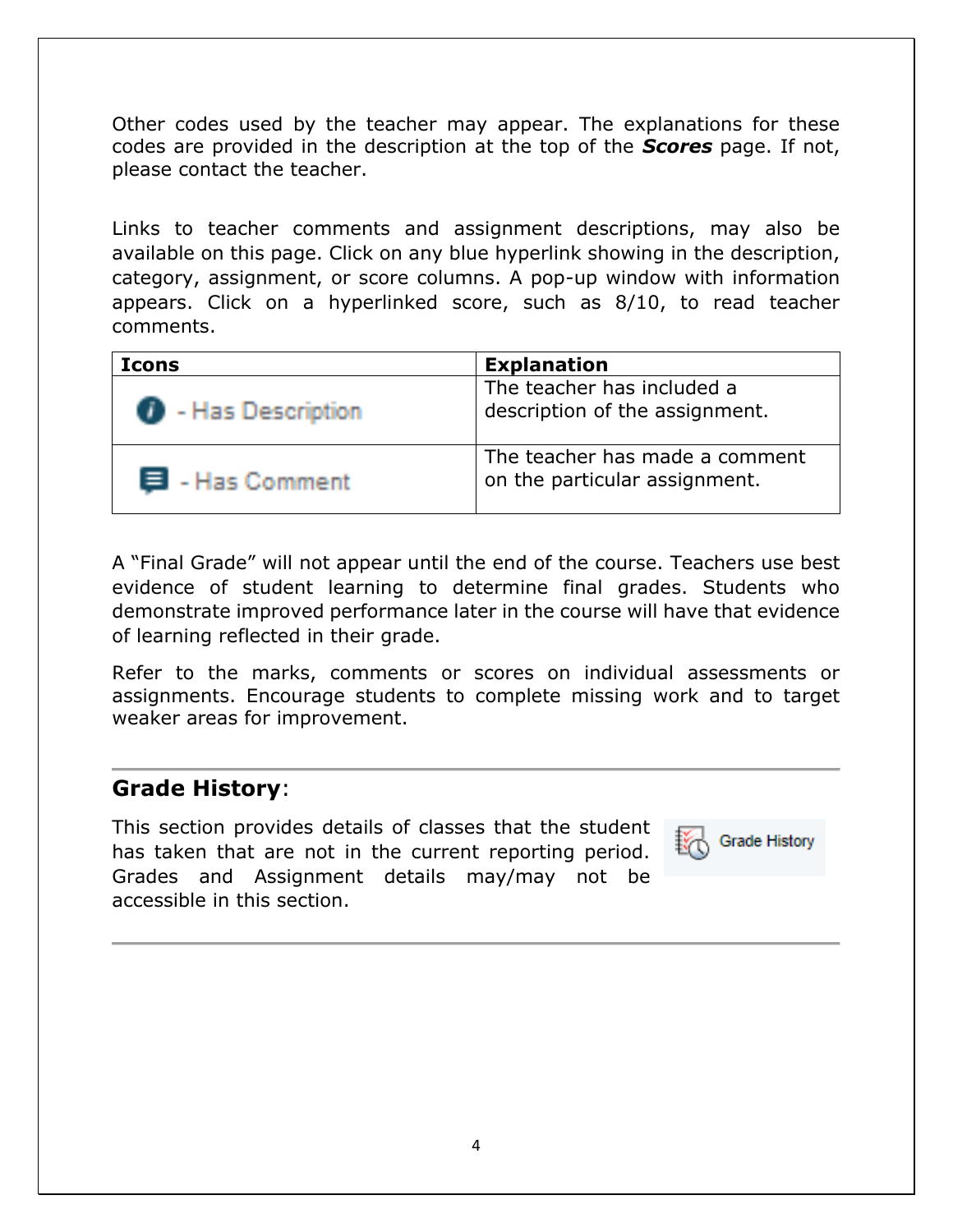### **Attendance History**:

This section includes a complete attendance overview for the current reporting period within the same page. Absences will be listed and a *Legend* explaining the code



will be listed at the bottom of the page. If you have a question about an attendance entry that requires clarification, please contact the school secretary or the teacher of the course.

Legend

Attendance Codes: Blank=Present | T=Tardy | HD=Half Day | UA=Unexcused Absence | EA=Excused Absence

#### **Email Notifications:**

This section gives you the option of receiving email from PowerSchool with information about *grades, attendance,* 



*assignments, announcements (not in use at the moment)* or a *Balance* 

*Alert (not in use at the moment)*. You can also add an additional email account to your notifications.

You will also have the option of selecting how often that you want to receive the email: *Never, weekly, every 2 weeks, monthly or daily*. A valid email address is required to receive these notifications and you have the option of having them sent to multiple email addresses. There is also the option to have the settings apply for all of your children if their school has made the public portal available.

| <b>Contact Information</b>                                            |
|-----------------------------------------------------------------------|
| <b>Email Address</b>                                                  |
| <b>Additional Email Addresses</b>                                     |
| <b>What Information Would You Like to Receive?</b>                    |
| Summary of Current Grades and Attendance.                             |
| Detail Report Showing Assignment Scores for Each Class.               |
| Detail Report of Attendance.                                          |
| <b>School Announcements.</b>                                          |
| Balance Alert (Note: will only be sent when student is low on funds). |
| Frequency                                                             |
| How Often?                                                            |
| Apply These Settings to All Your Students?                            |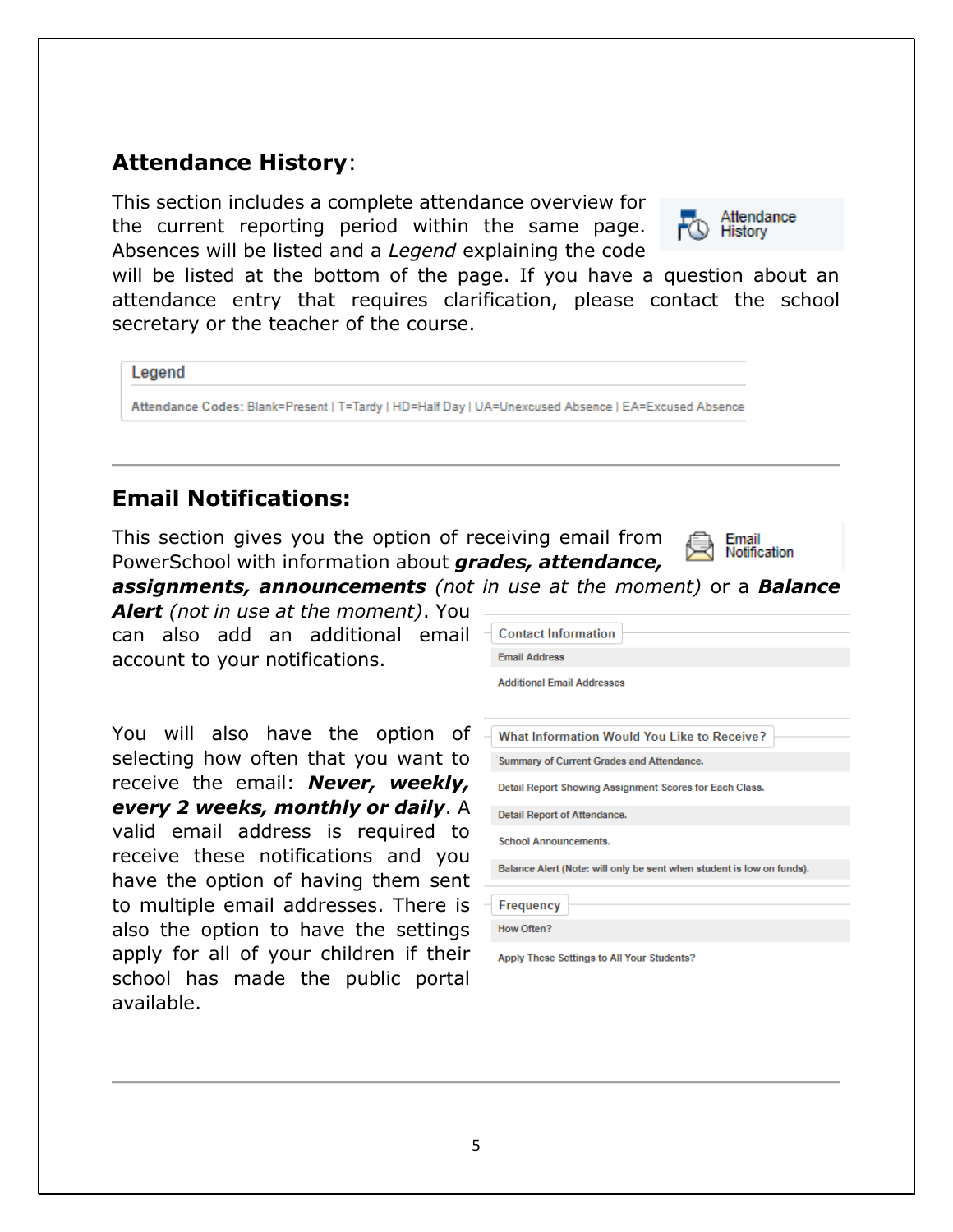## **Teacher Comments**:

This section will list the teacher comments from the

report card for the selected reporting term. To change the reporting term you will need to click on the drop down menu at the top of the page *(Reporting Term)*

## **School Bulletin:**

Schools have the option of preparing a school bulletin of

informational items for students, staff and parents. At this time, we are not using this feature.

## **Class Registration**:

Once PowerSchool is fully operational and utilizing the PowerScheduler module, High School students could make their next year's course selections via the public portal providing that they have activated their account. This feature is not currently being utilized.

## **My Schedule**:

|       |  |  | There are 2 views for this section; Week View and Matrix |  |  |
|-------|--|--|----------------------------------------------------------|--|--|
| View. |  |  |                                                          |  |  |

The Week View page displays the student's schedule for the current week, using unique colors to distinguish each course.

The schedule matrix graphically represents a student's schedule for all days, periods, and terms in the selected year for the current school.

## **School Information**:

The School Information page displays the physical address and contact information for the school. Schools have an option to upload a school map and it will be displayed through this page.



Reporting Term | Y1 ▼





Information

**Matrix View** 

Week View





**School Bulletin**